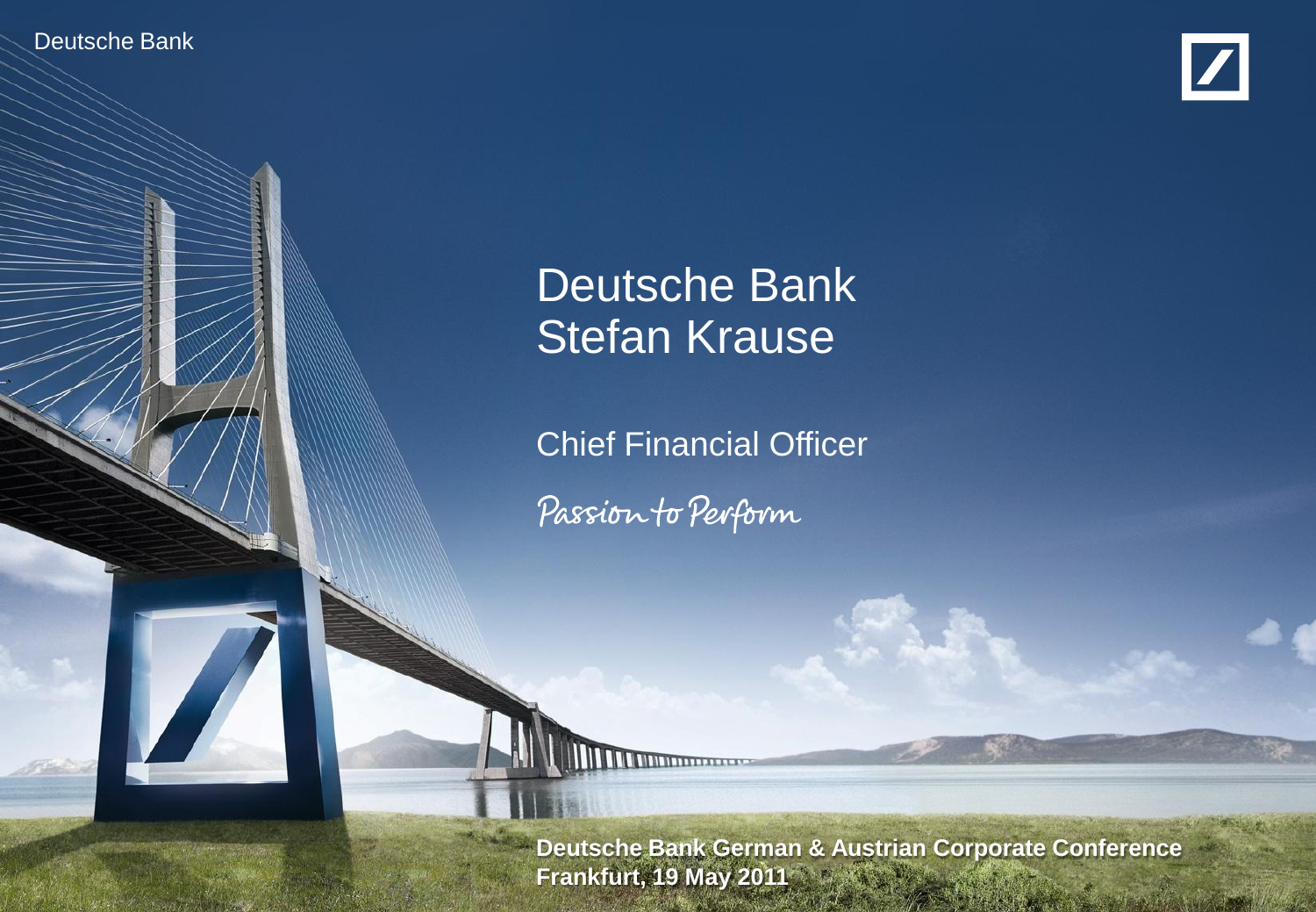# Summary



- Strong 1Q results validate our strategy laid out in Management Agenda Phase 4 EUR 10 bn pre-tax profit target for our business divisions in sight
- Regulatory and fiscal challenges will have meaningful impact on international competitiveness but will also provide opportunities
- Substantial investments made over past two years will drive very strong earnings growth
- CB&S business is heavily geared towards delivering profitability in post Basel III environment through transformation and focused investments
- Classic banking businesses are recalibrating around a more focused, profit- and growthoriented model



New Deutsche Bank is taking shape: Well capitalized, more balanced, more efficient, and with a clear value proposition for shareholders

> **More details at CIB and PBC workshops on 1 and 15 June 2011**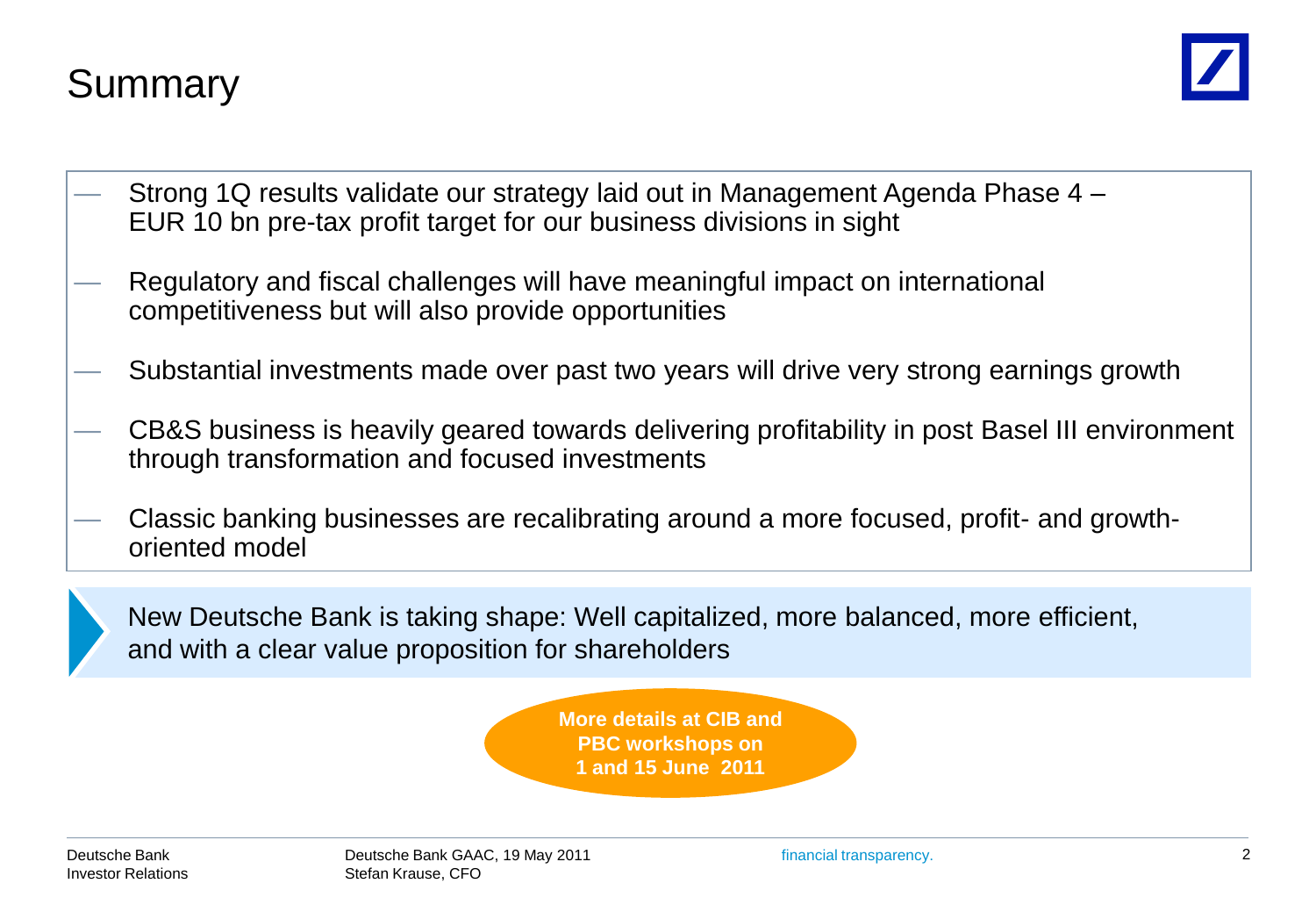



# **1 On track to achieve 2011 target**

### 2 Delivering on Phase 4 of our management agenda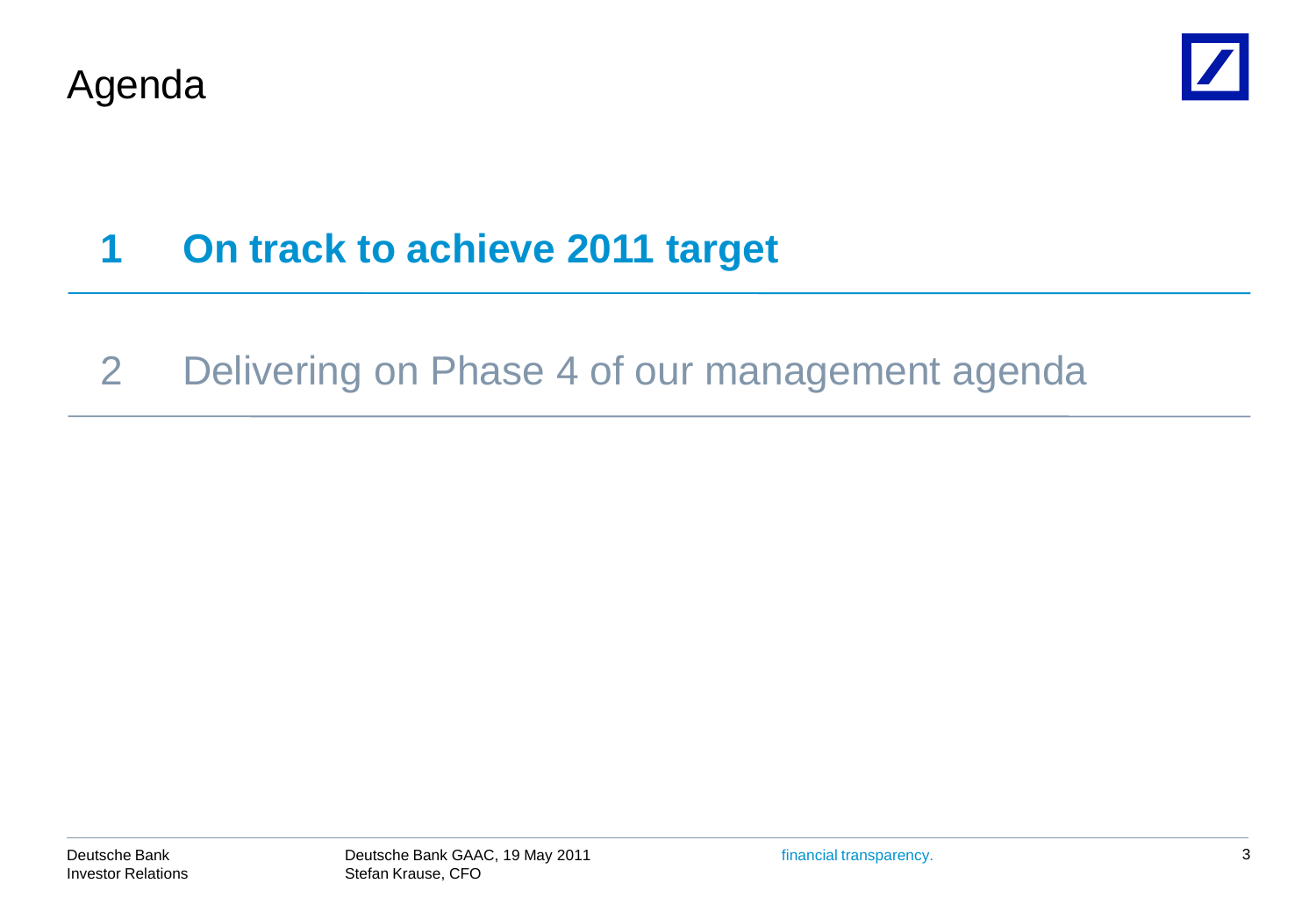# Strong results prove capital generation capabilities …

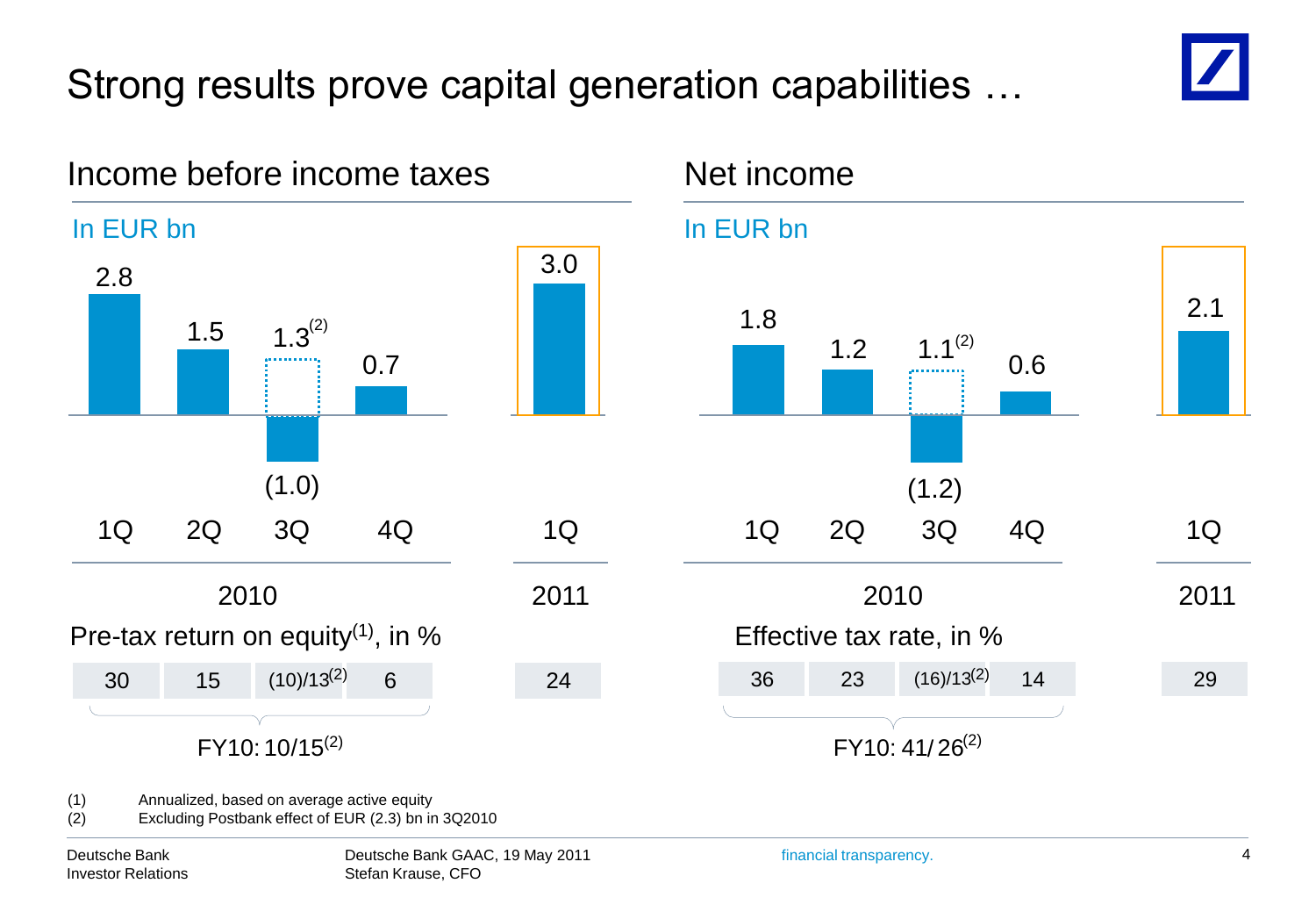## … as risk and capital profile continues to improve





Note: Tier 1 ratio = Tier 1 capital / RWA; Core tier 1 ratio = (Tier 1 capital - hybrid Tier 1 capital) / RWA

Deutsche Bank Investor Relations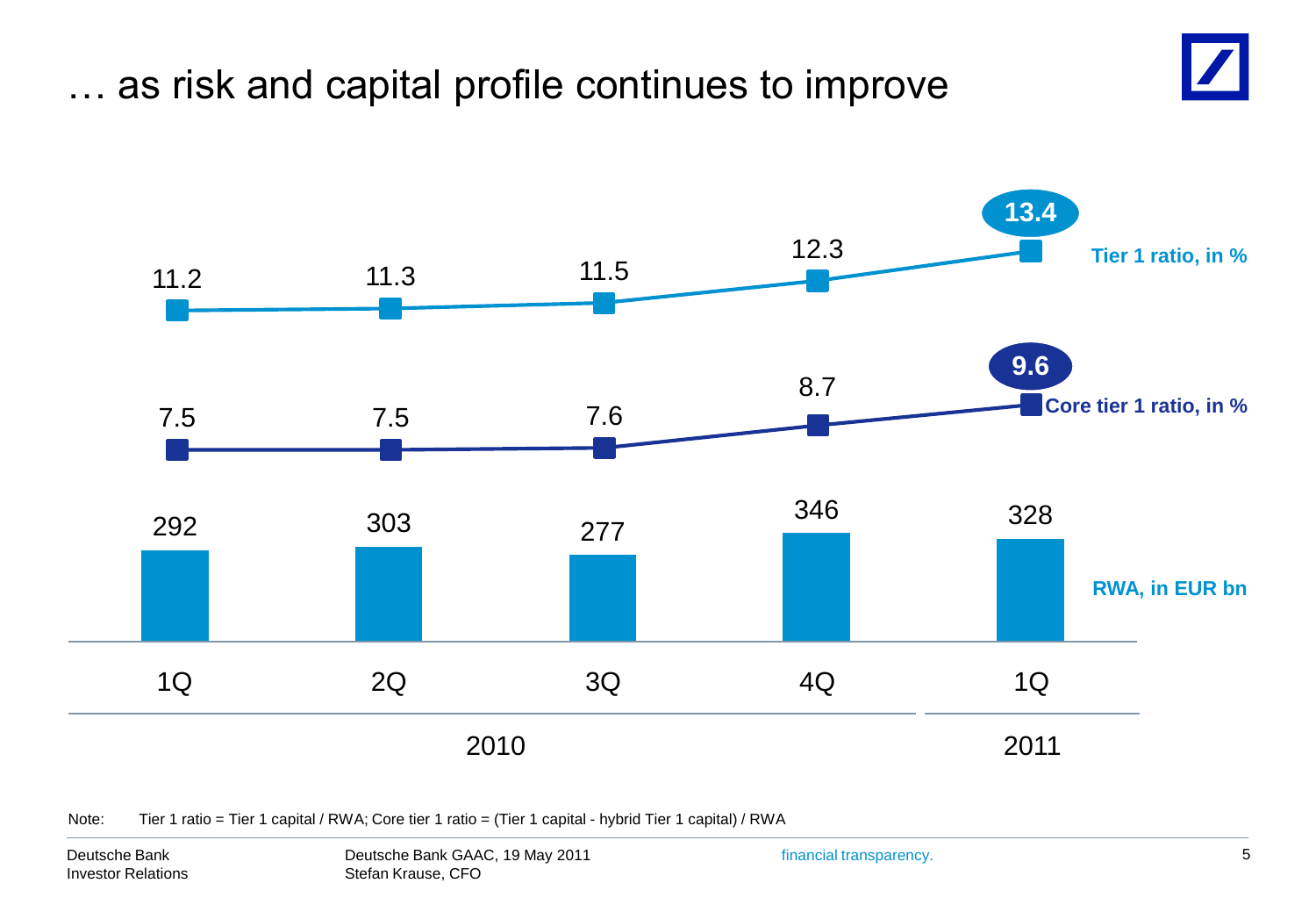# We continue to benefit from our funding cost advantage



#### Funding cost development Controller Controller Controller Controller Controller Controller Controller Controller



- Improved market conditions during 1Q11 although many macro challenges remain
- 2011 funding plan of EUR 26 bn; 70% completed as of 30 Apr 2011 (EUR 18 bn)
- EUR 11.2 bn issued Jan-Apr 2011; average spread of L+58 bps; ~40 bps tighter than average CDS; ~40% sold via retail networks
	- Includes EUR 1 bn 7yr Pfandbrief issued at L+13bps representing significant cost savings vs. comparable senior unsecured
- Very successful PBC 12-month deposit campaign, raising EUR 6.8 bn towards 2011 funding plan (exceeding full year target of EUR 4 bn)

Source: Bloomberg

Deutsche Bank Investor Relations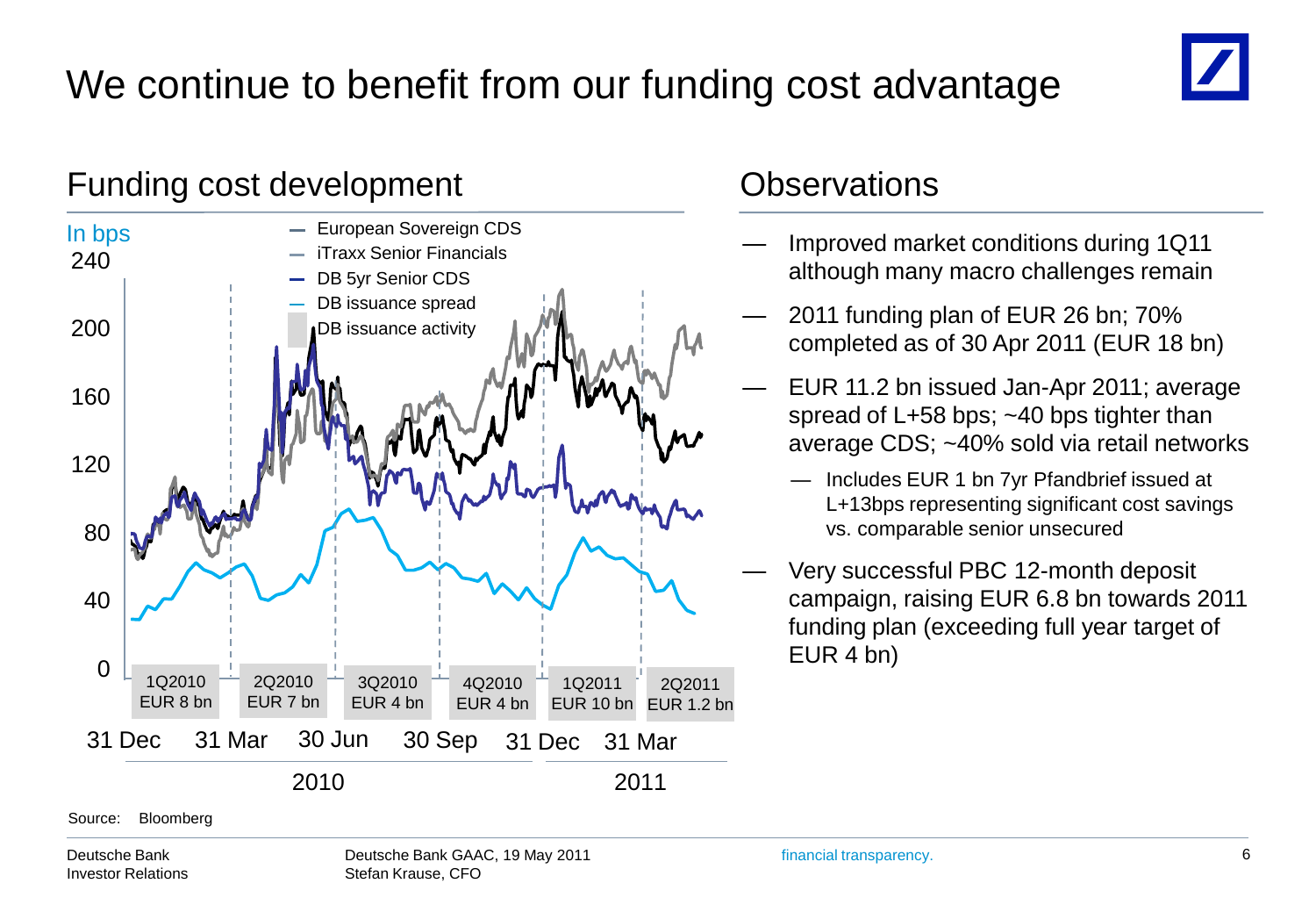### Solid performance across all major business lines in CIB Income before income taxes, in EUR m



(1) Negative goodwill (provisional at that time) from the commercial banking activities acquired from ABN AMRO in the Netherlands and consolidated since 2Q2010

(2) Related to complexity reduction program and CIB integration; severance booked directly in GTB and allocations of severance from infrastructure

(3) Includes impairment of EUR 29 m related to intangible assets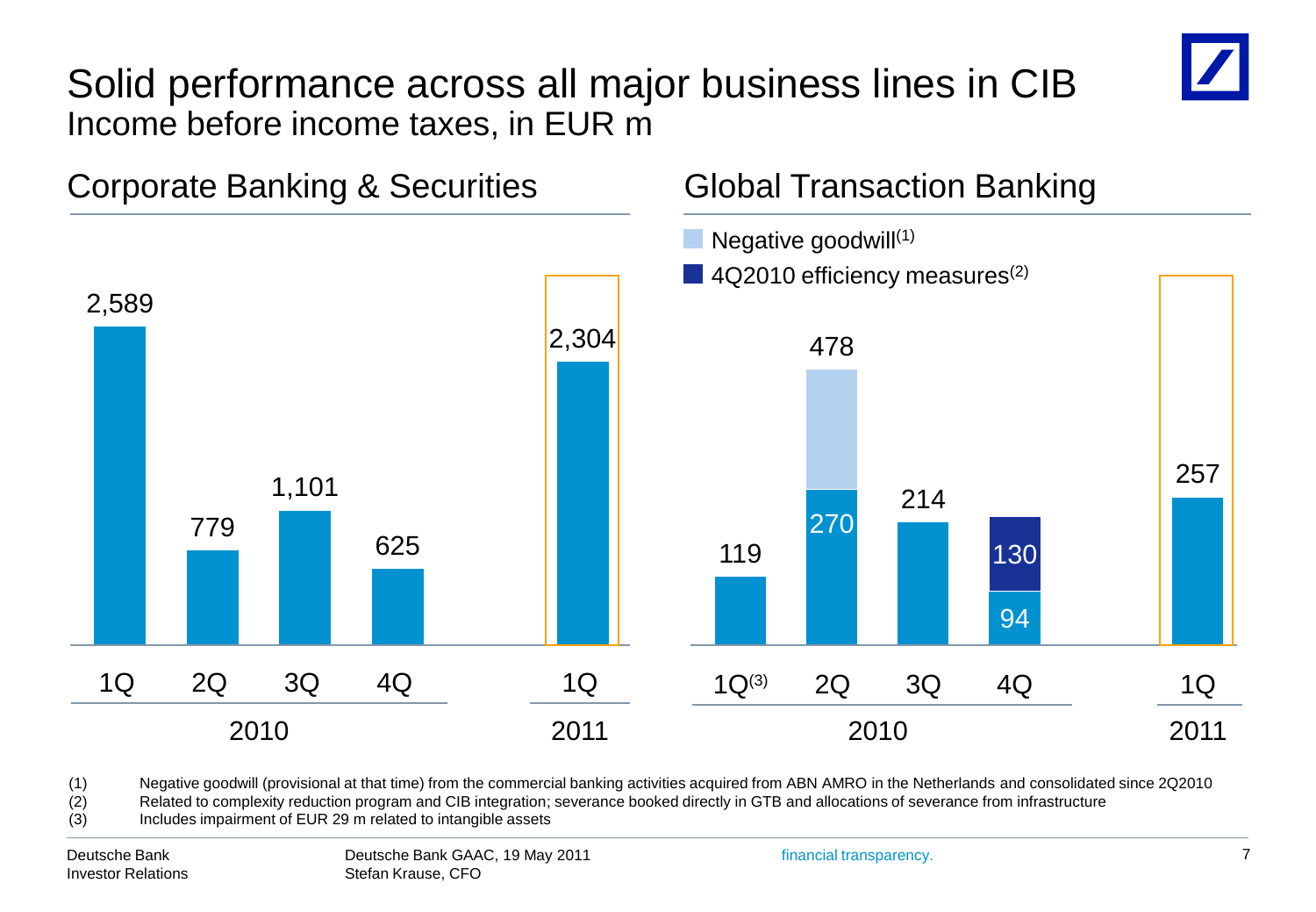#### Record quarterly results in PCAM Income before income taxes, in EUR m



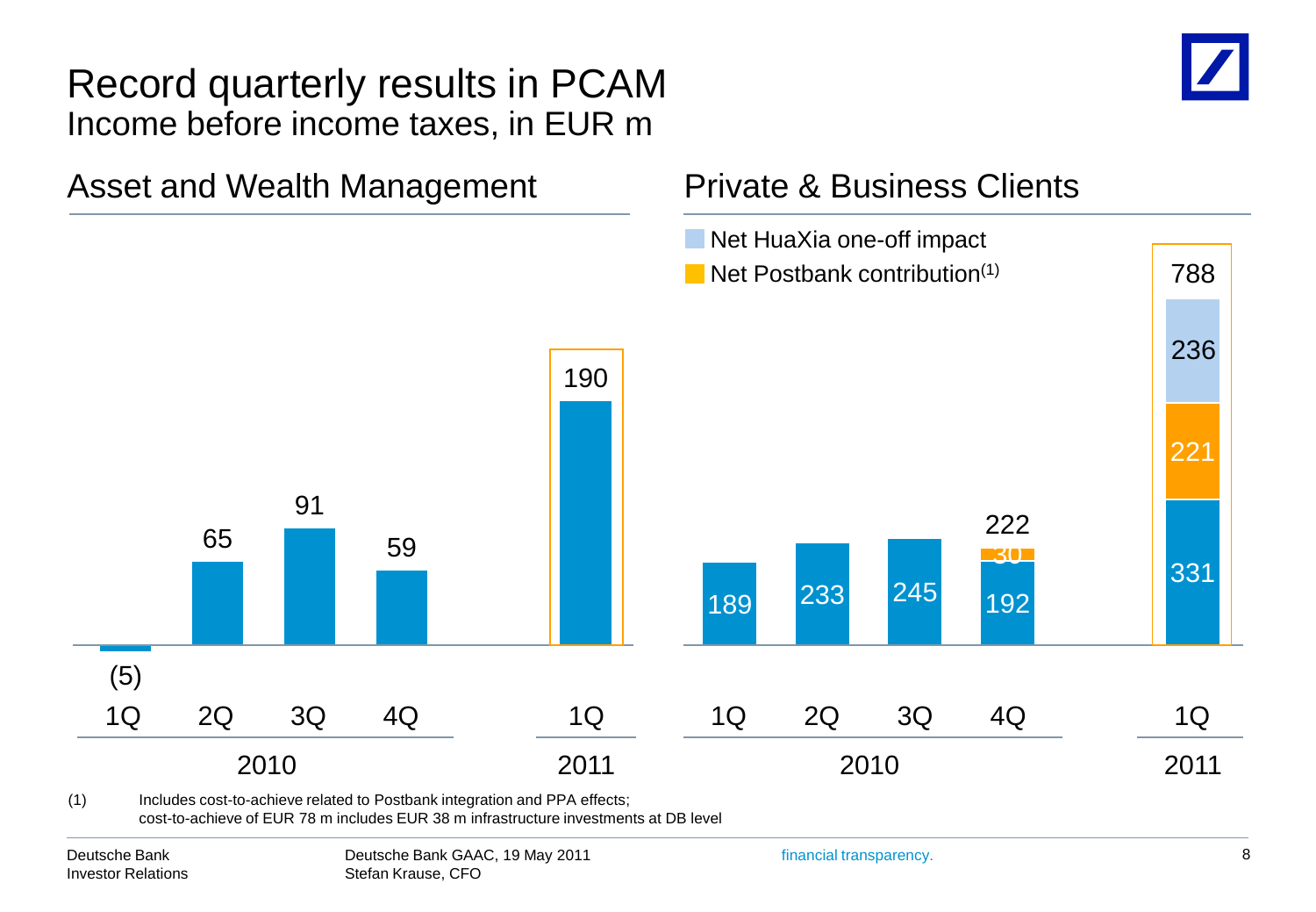### On track to deliver on 2011 targets Income before income taxes, in EUR bn



|                                                 | 1Q2010 | 1Q2011 | Phase 4<br>potential<br>2011 | Key features / Prospects                                                                                           |
|-------------------------------------------------|--------|--------|------------------------------|--------------------------------------------------------------------------------------------------------------------|
| Corporate Banking &<br><b>Securities</b>        | 2.6    | 2.3    | 6.4                          | Actavis with expected positive contribution<br>transferred to Corporate Investments                                |
| <b>Global Transaction</b><br><b>Banking</b>     | 0.1    | 0.3    | 1.0                          | Potential positive impact from higher short-<br>term interest rates                                                |
| <b>Asset and Wealth</b><br>Management           | (0.0)  | 0.2    | 1.0                          |                                                                                                                    |
| <b>Private &amp; Business</b><br><b>Clients</b> | 0.2    | 0.8    | 1.6                          | Includes EUR 236 m net one-off gain from<br>change to equity accounting of HuaXia<br>Postbank better than expected |
| <b>Total business</b><br>divisions              | 2.9    | 3.5    | 10.0                         |                                                                                                                    |

Note: Figures may not add up due to rounding differences

Deutsche Bank Investor Relations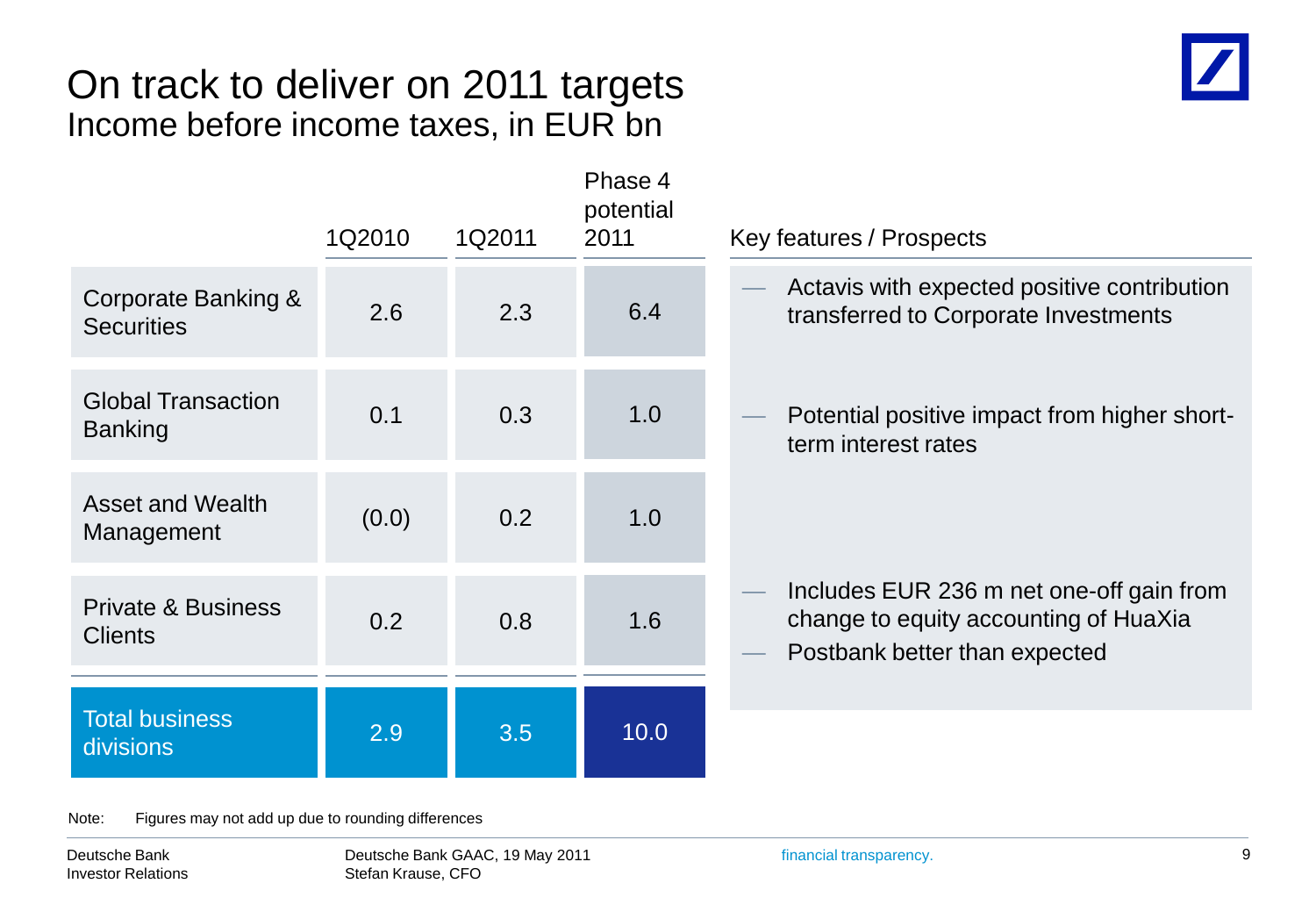Agenda



1 On track to achieve 2011 target

### **2 Delivering on Phase 4 of our management agenda**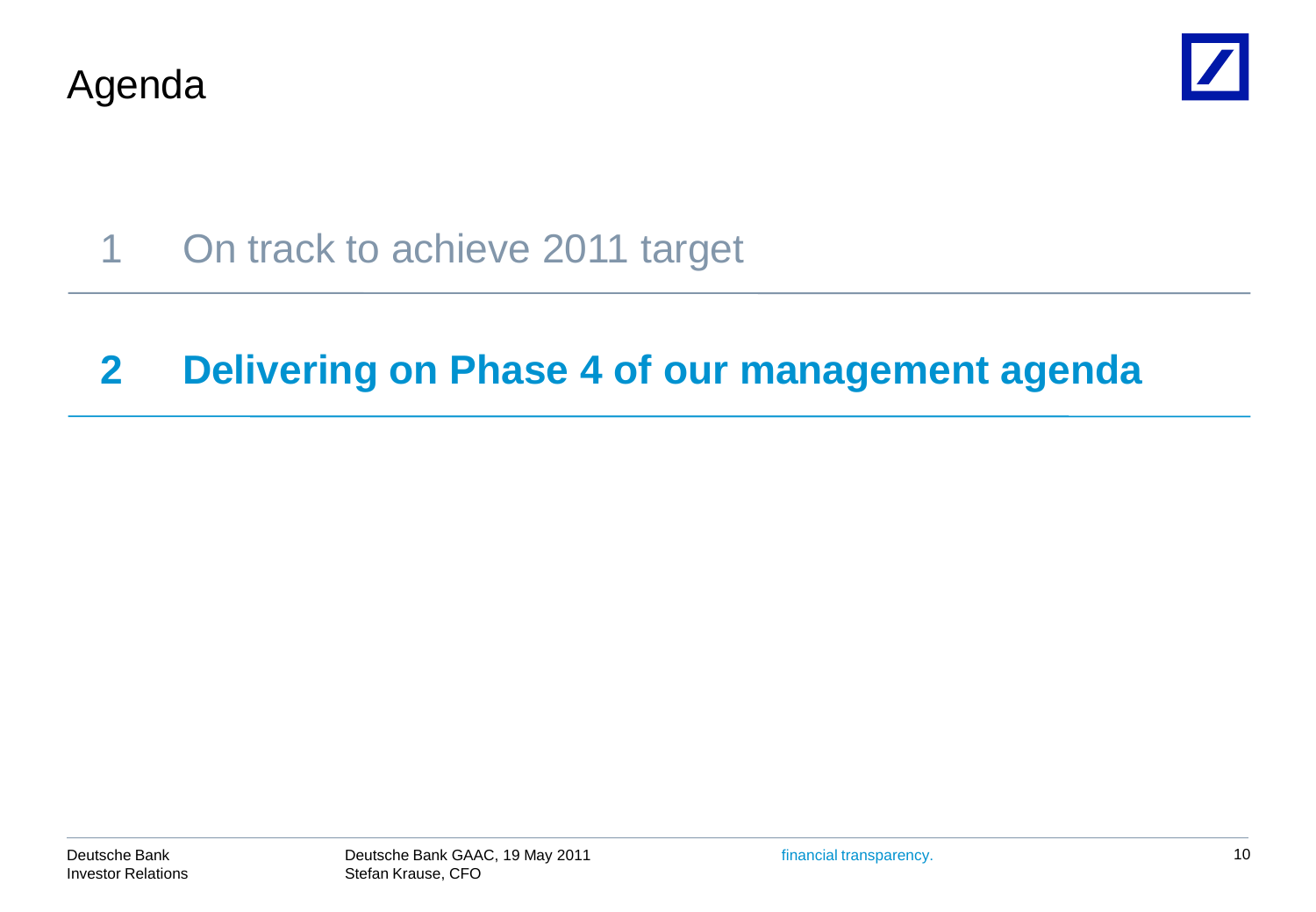# Economic environment remains challenging



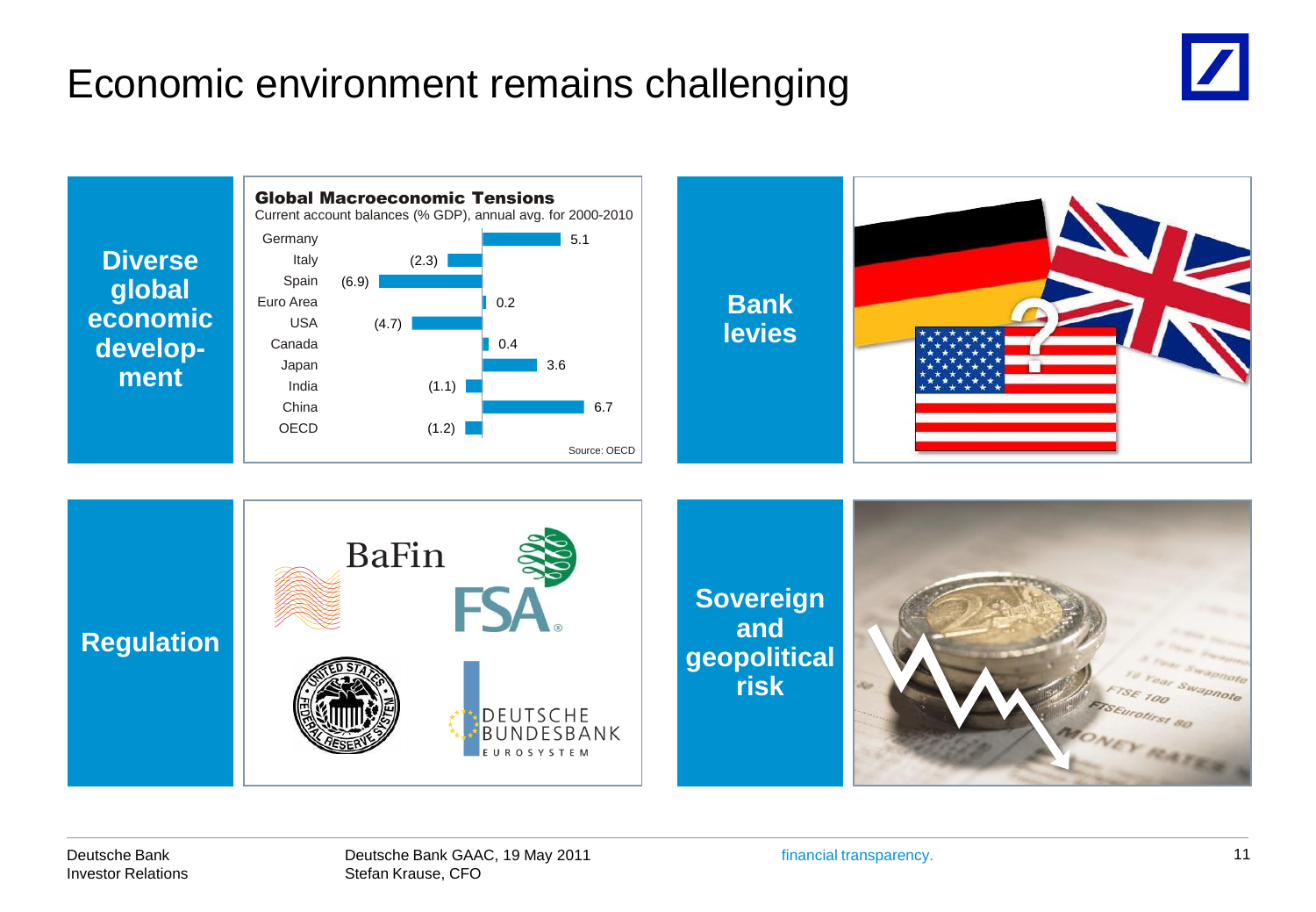### Management Agenda Phase 4





Deutsche Bank Investor Relations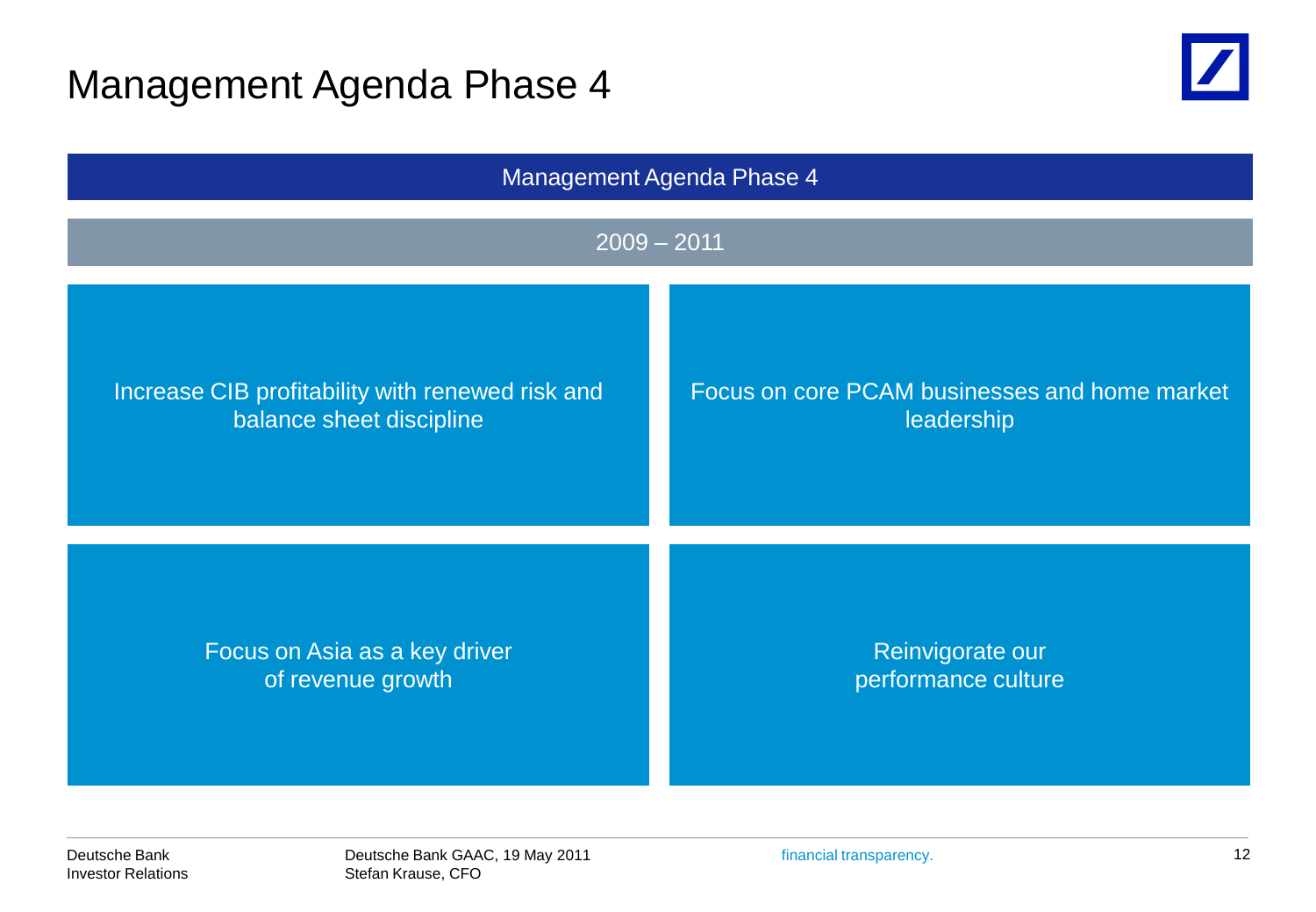# CIB: Second best full-year results ever with significantly lower resources



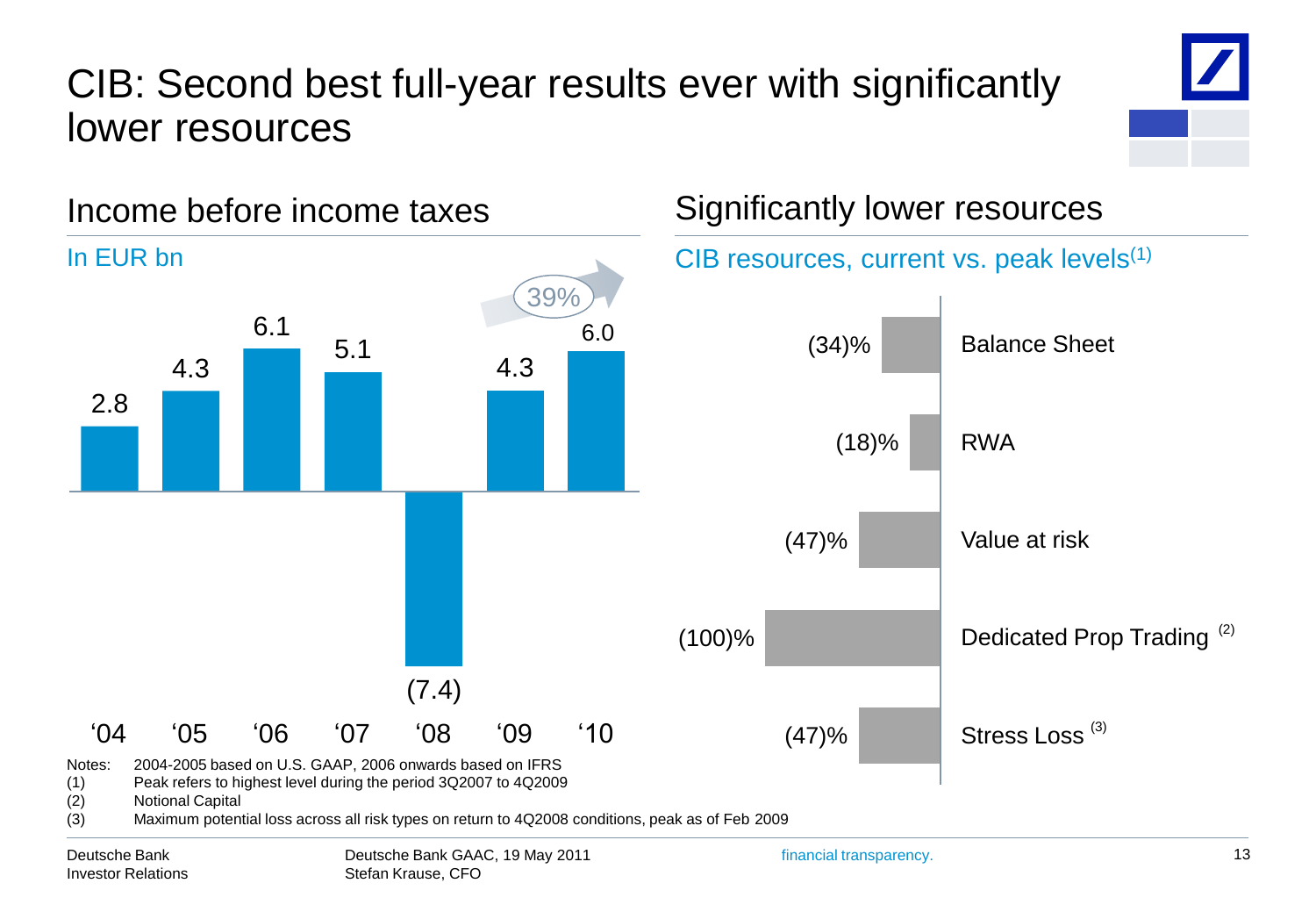# Consistently delivering more stable revenues than peers



19.6



(1) Average revenues for period 2002 to 2010 (excluding 2008)

(2) Volatility for the period 2002 to 2010 (excluding 2008) calculated as standard deviation on annual revenues

Peers include Barclays, BoA (2005 onwards), Citi, CS, GS, JPM , ML (up to 2008), MS and UBS CIB equivalents; Source: company reports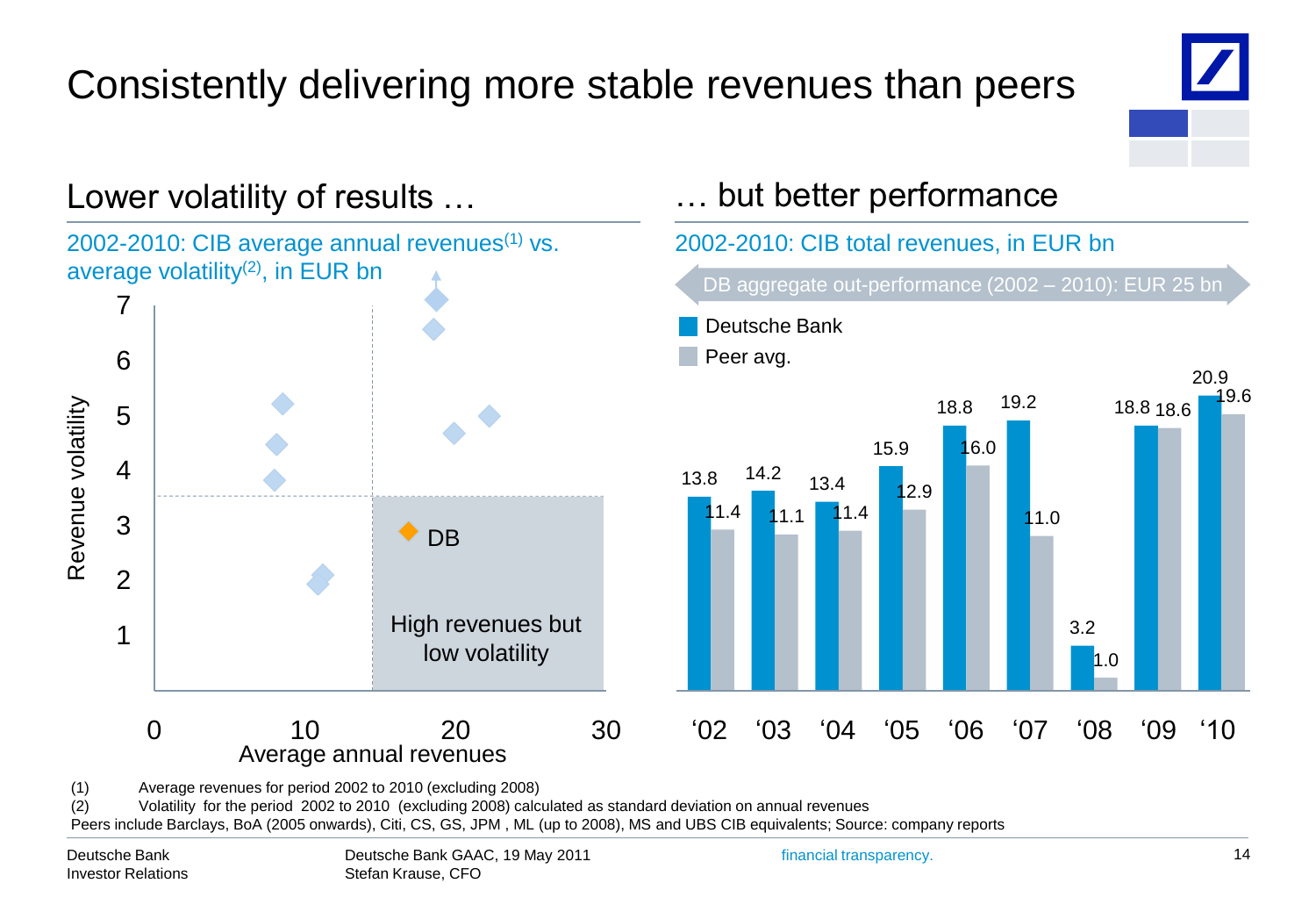# Our core CIB business will continue to deliver strong ROE



#### Significant proportion of RWA in legacy business Observations



- Core business expected to return above cost of equity despite additional RWA requirements
- Growth in core business profitability from higher volumes, improved market shares and benefits from integration; expected to offset additional RWA requirements
- Legacy business RWA increases due to changes in regulation (not underlying business growth), targeted for sell down or roll off over longer term

(1) Legacy business includes legacy mortgage and credit positions targeted for exit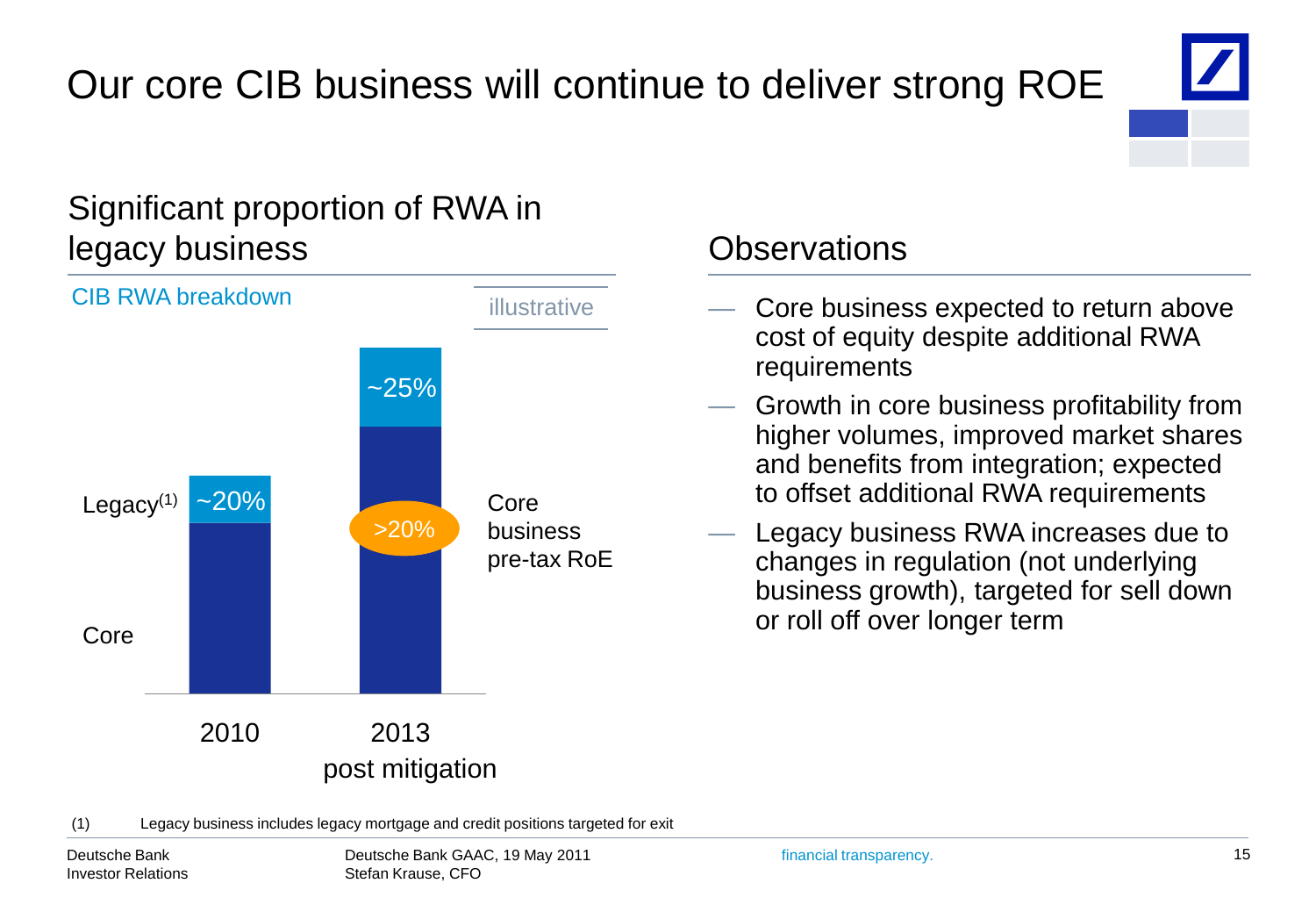# GTB is one of the major pillars of Deutsche Bank's liquidity and performance

Liquidity provided to DB Group



#### Pre-tax Return on Equity(3)

In %, based on Average Active Equity



(1) Incl. cash due from banks, financial assets available for sale, and other

(2) Incl. central banks funds purchased and other

(3) Incl. EUR 403 m revenues for 2Q-4Q2010 from former ABN AMRO NL business and EUR 216 m negative goodwill gain

Note: Assets reported in the Financial Data Supplement of EUR 72 bn include internal assets from other divisions and non cash-relevant b/s positions; 2009 and 2010 average active equity adjusted to reflect new allocation methodology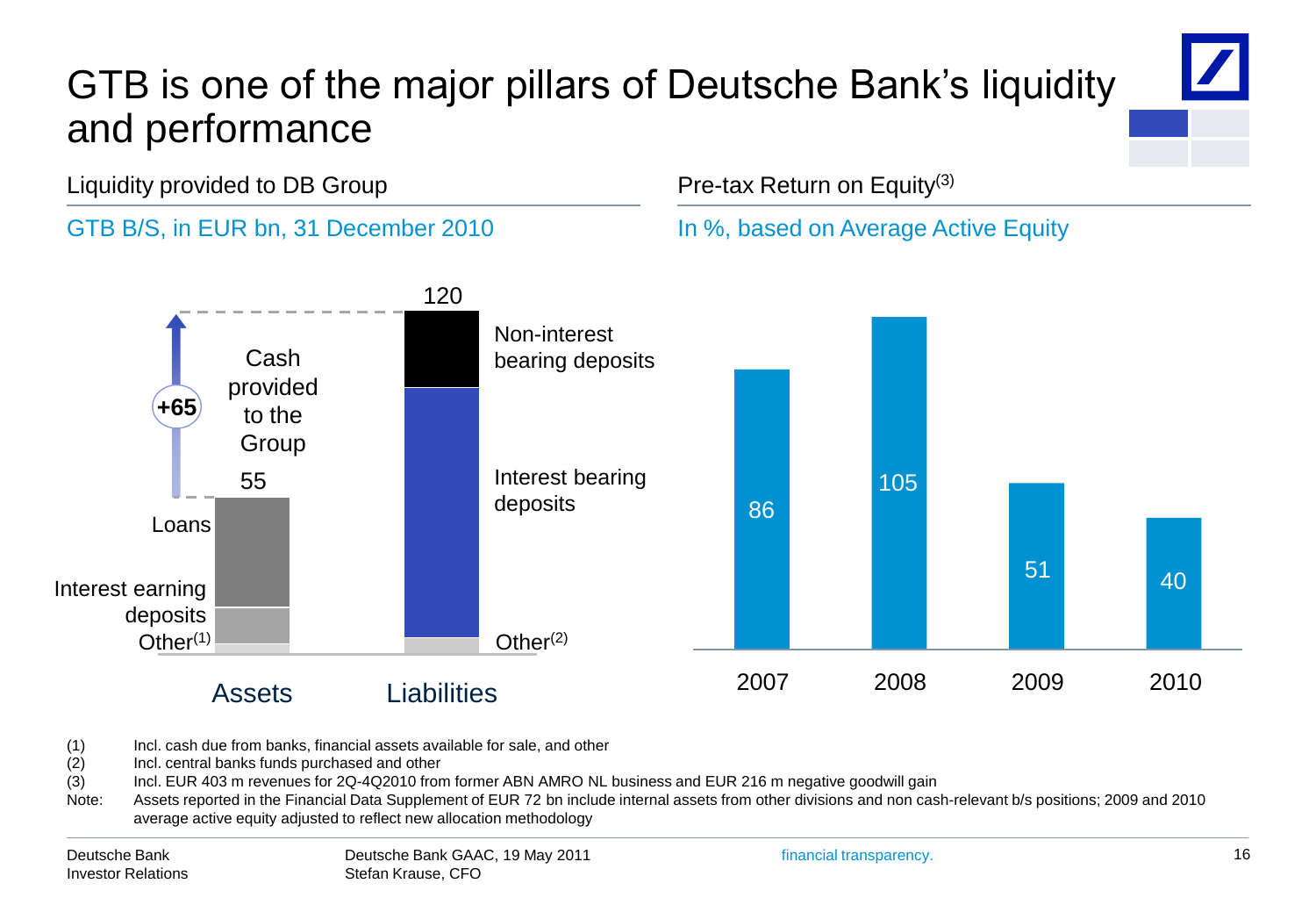# AM: Business rightsizing efforts have proven successful





(1) Seed capital and co-invest AuM

(2) 2007 has not been restated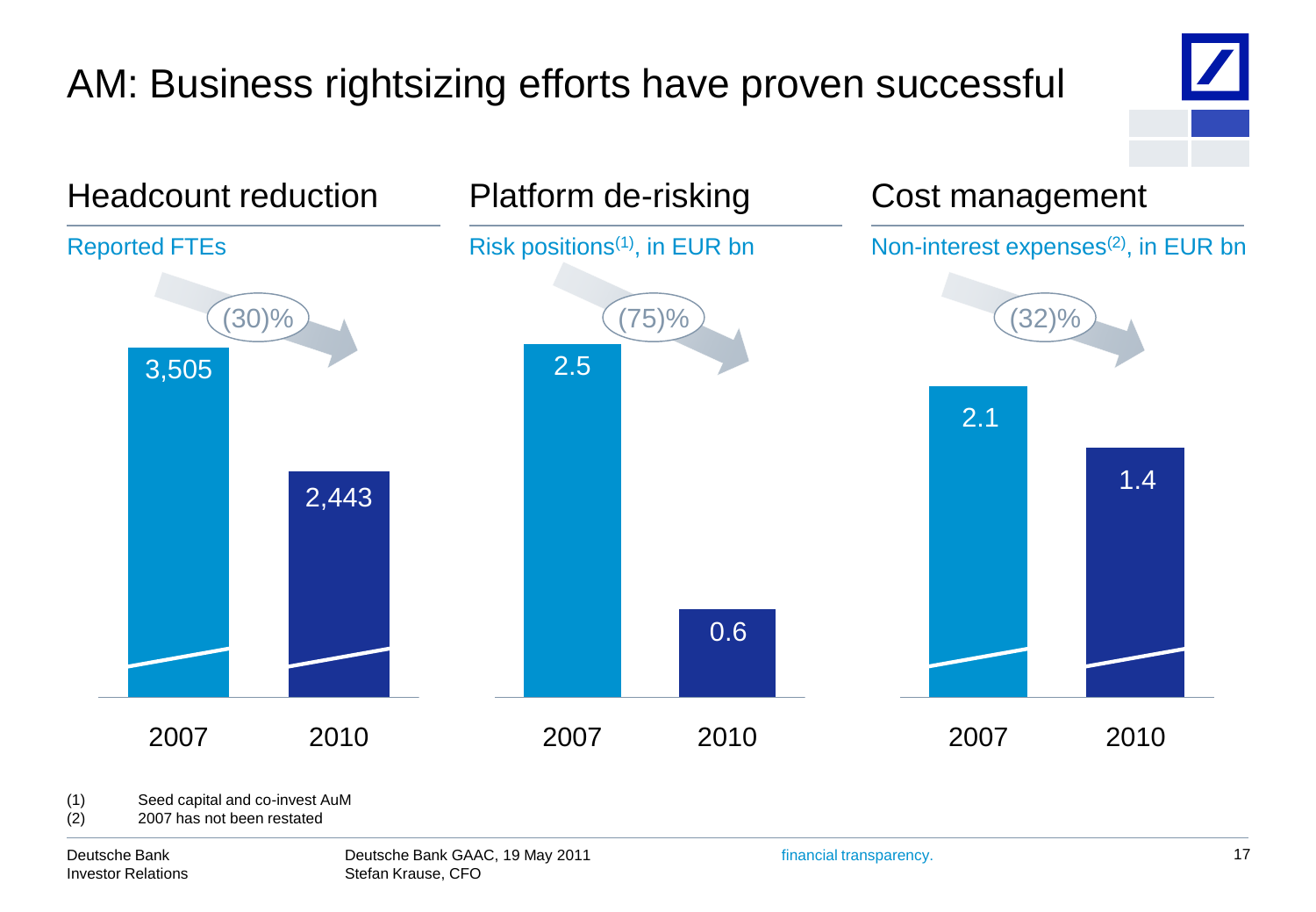

Source: Company filings, internal analysis, McKinsey Private Banking Survey 2010

(1) Breakdown based on last disclosed Smith Barney Brokerage business assets as of 3Q2008

- (2) 
"Brokerage" assets include brokerage, custody and deposit assets
- (3) Includes Sal. Oppenheim, excludes BHF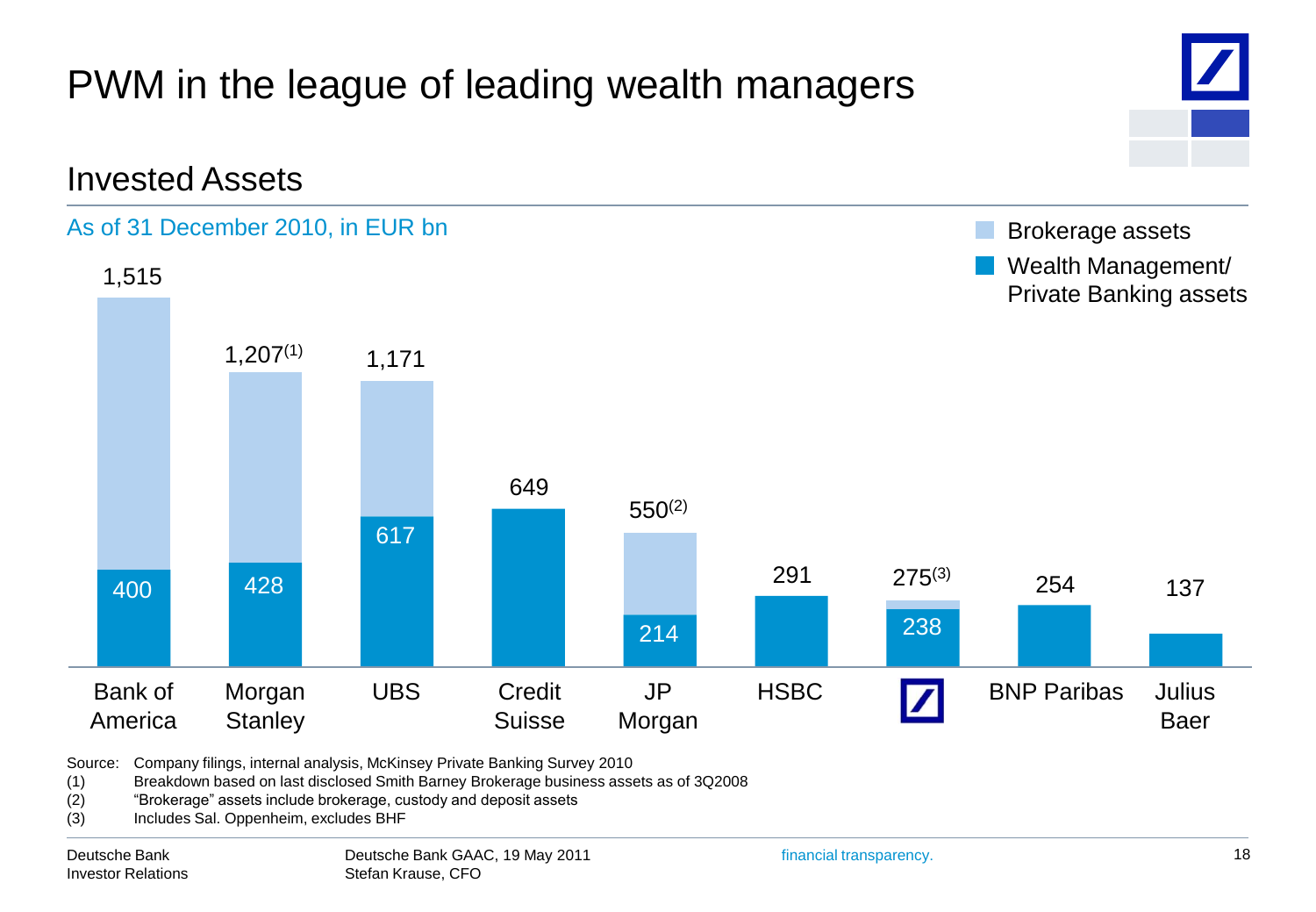# Germany: Continued healthy economy …



#### GDP growth with "V-shaped" recovery, robust outlook





#### Unemployment rate declining since 2009 Consumer & industry sentiment trending upwards



Deutsche Bank Investor Relations Deutsche Bank GAAC, 19 May 2011 Stefan Krause, CFO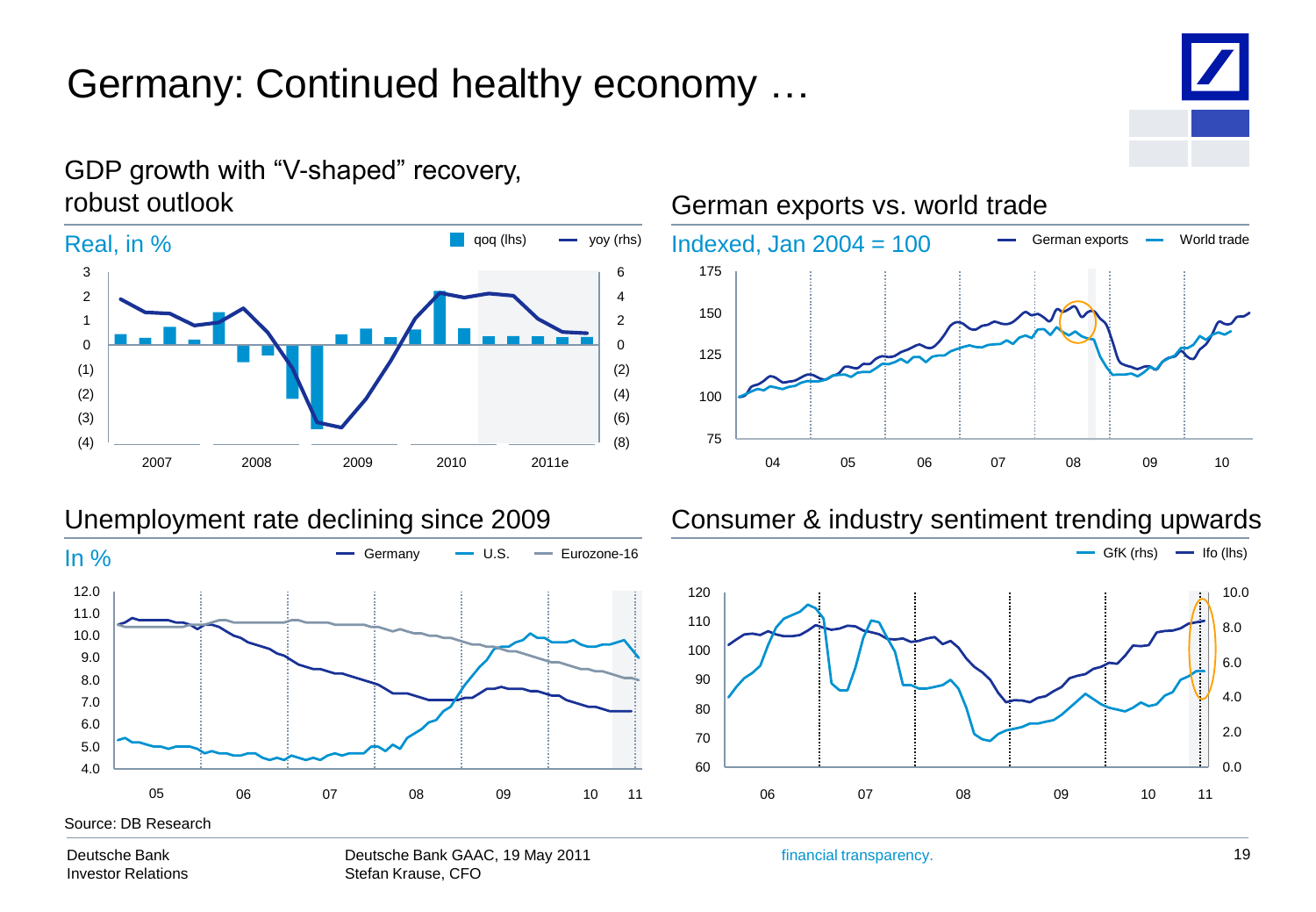# …and a retail banking environment better than perceived



Retail banking revenues after risk costs 2009(1), in EUR bn



LLP ratio,  $2007 - 2009$  median<sup>(2)</sup>, in %







#### Retail banking markets overview Positioning of combined PBC / Postbank

- Significant combined PBC / Postbank share in Europe's largest retail banking market
- Price leadership in standard products and leading advisory services to form strong basis for further organic market share growth
- Healthy German retail credit market environment with no signs of overheating ...
- ... offering significant growth environment e.g. in mortgage and consumer lending to affluent
- Positive cost trend in German retail banking market with further potential to be realized
- Combined PBC / Postbank to benefit from scale advantages vs. peers across all sectors

(1) Projected, source McKinsey (2) Loan loss provisions in % of revenues in retail banking, average of leading market players of respective country (3) Source: BCG Source: DB Research, ECB, Company Reports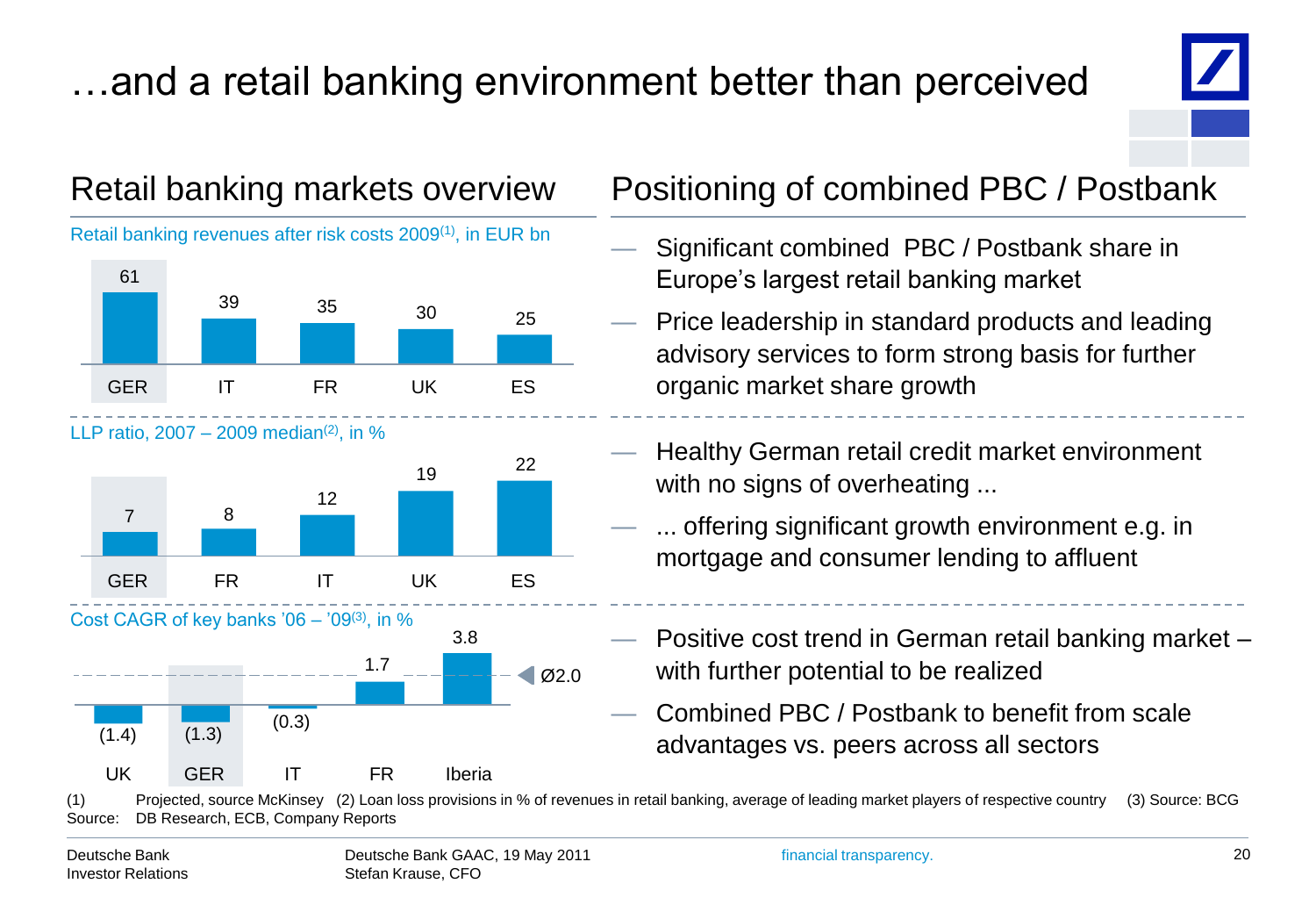# In this environment there is room for profitable growth ...





(1) Excluding severances

(2) Adjustments comprise the exclusion of non-underlying events and the allocation from 'Other' segment, in order to ensure a like-for-like comparison

Source: Company data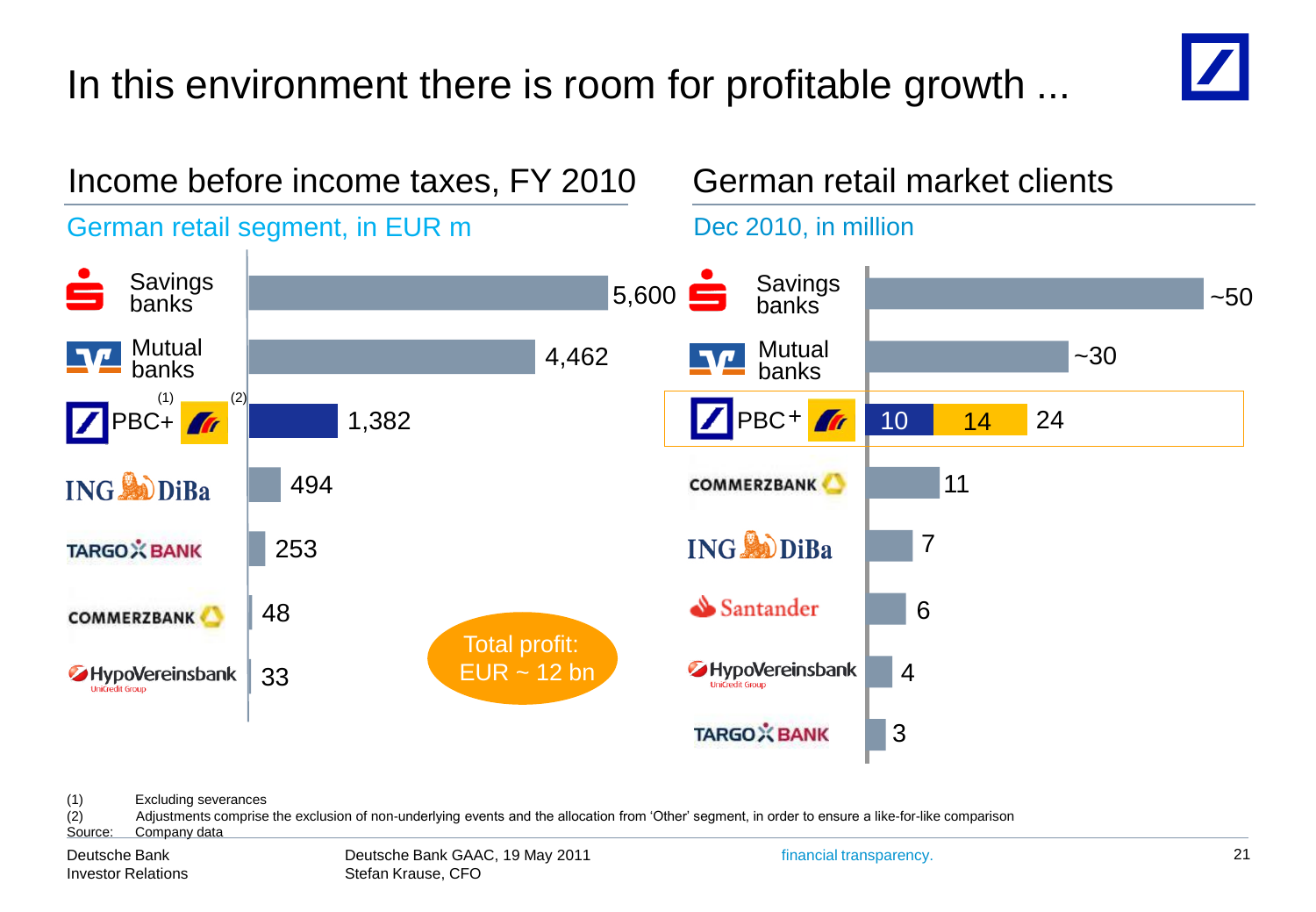# ... based on healthy standalone ratios for PBC and Postbank



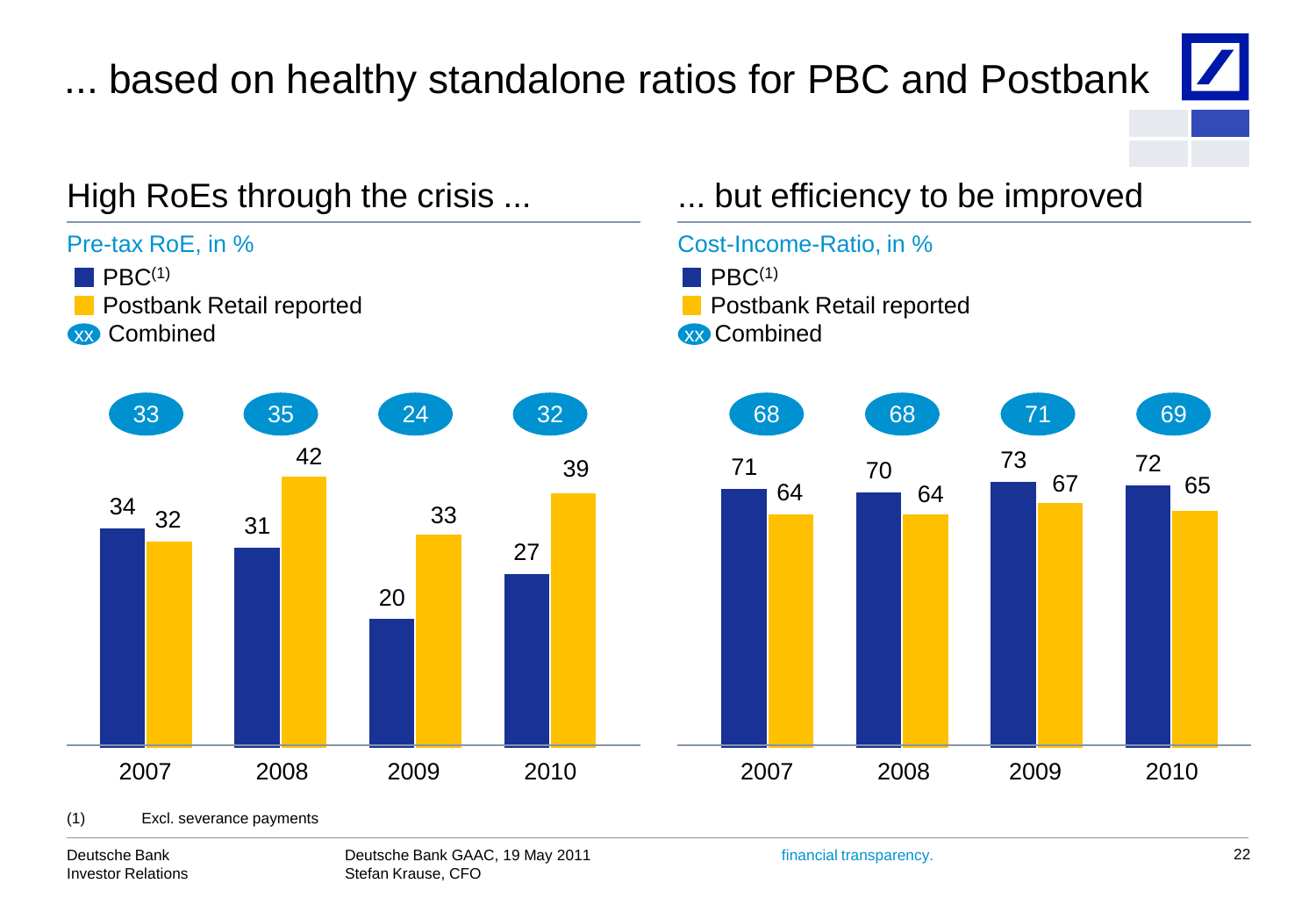#### Assets 210 **Customer Bank** Non-**Customer** Bank Postbank: Potential for capital and funding benefits 1) Assuming 10% Tier 1 ratio **Capital** consumption<sup>1)</sup> RWA **Customer** assets Noncustomer assets As at 31 Dec 2010, in EUR bn 67 7.8 Operational risk Aspire to free up capital and redeploy at higher RoE (1) Creates potential deposit overhang post run-off illustrative

Note: Scale not linear due to presentation purposes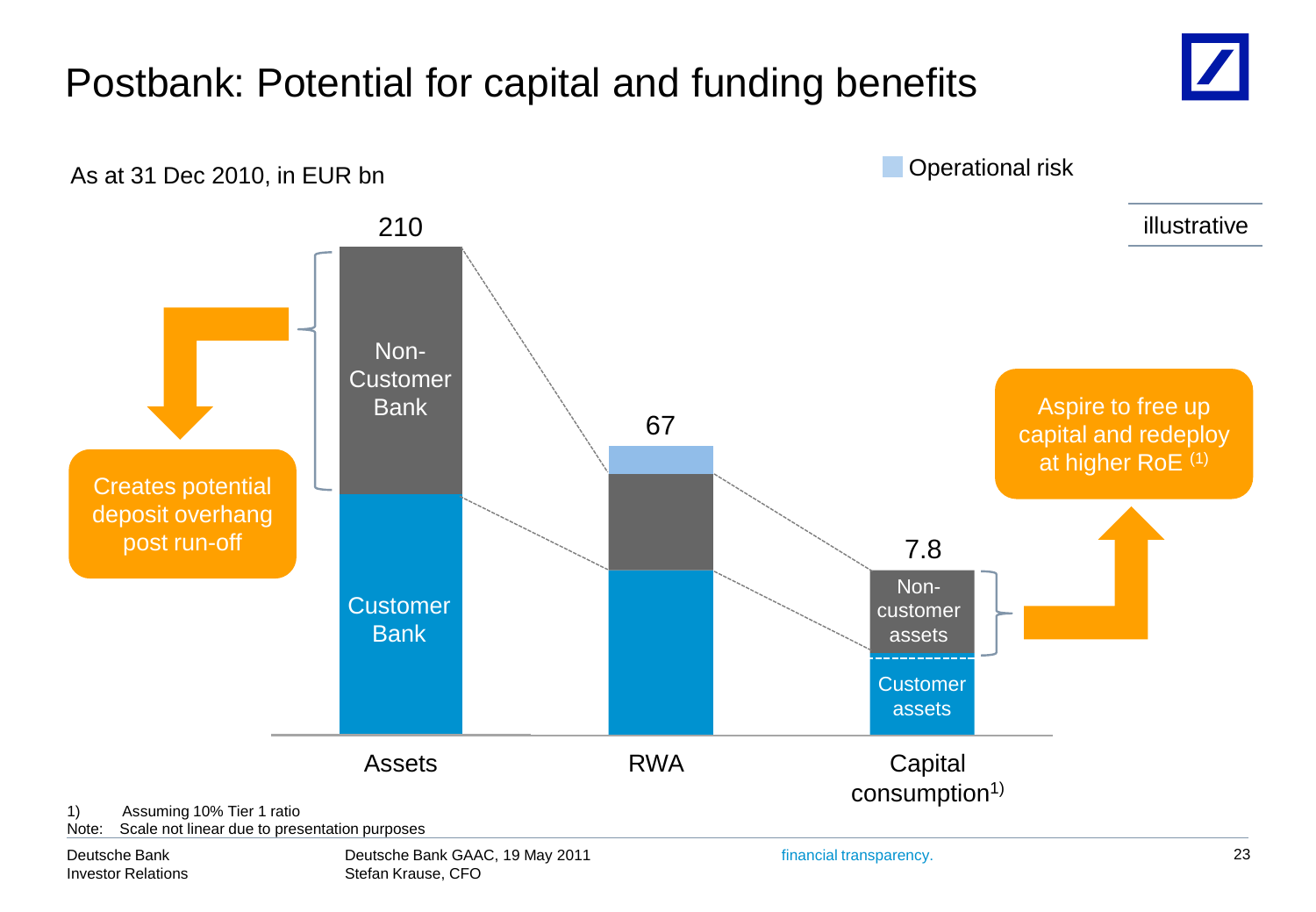# A clear integration roadmap has been defined ...

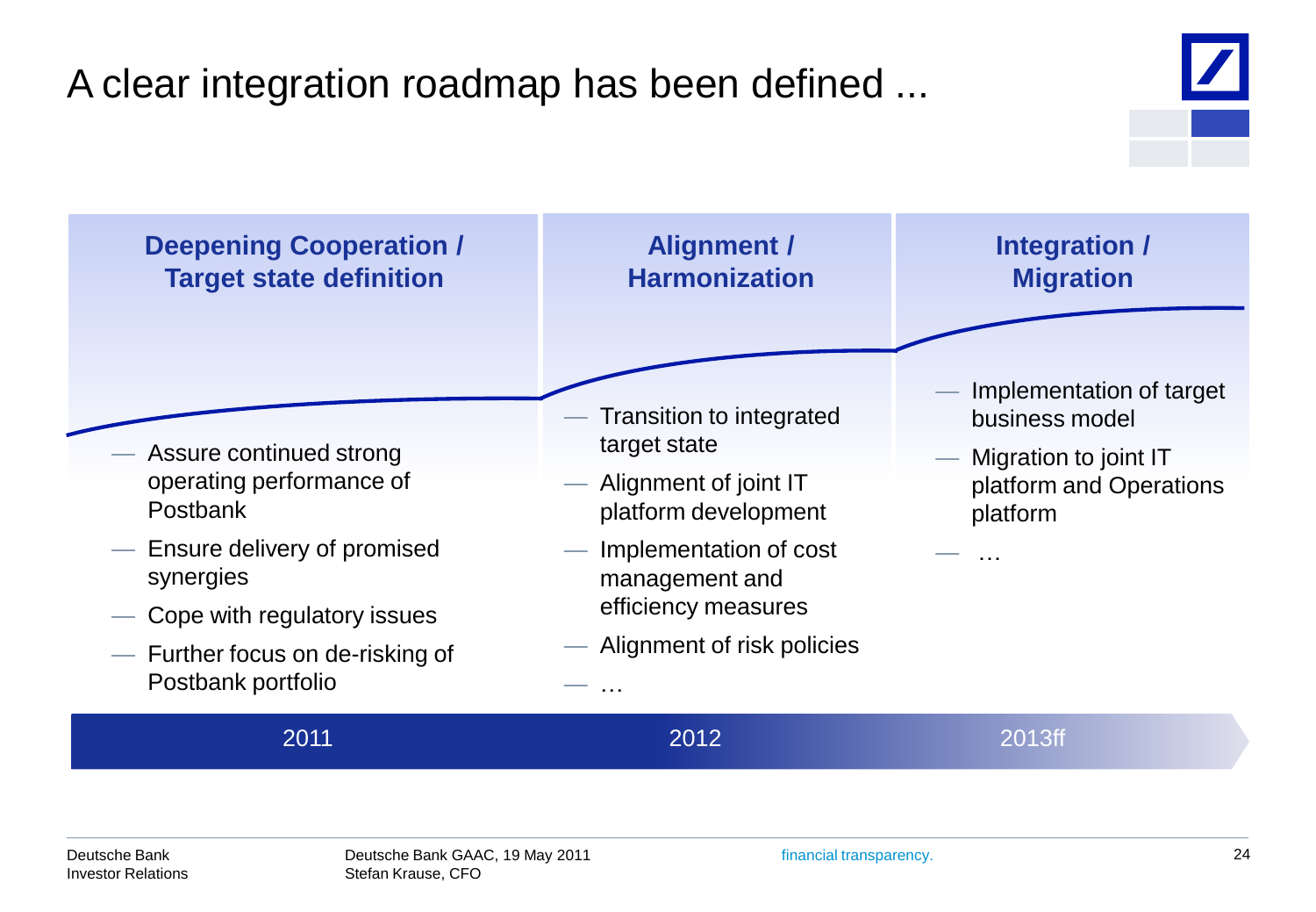**Assumptions:** Full run-rate, i.e. full synergies realized No further cost-to-achieve PPA effects fully amortized No material impact from non-customer bank … to reach ambition level for the combined retail franchise Revenues of EUR >10 bn Income before income taxes of EUR >3 bn Cost / income ratio of <60% Pre-tax RoE of >20% Top 5 retail deposit taker in Europe Synergies of EUR ~ 1 bn

Deutsche Bank Investor Relations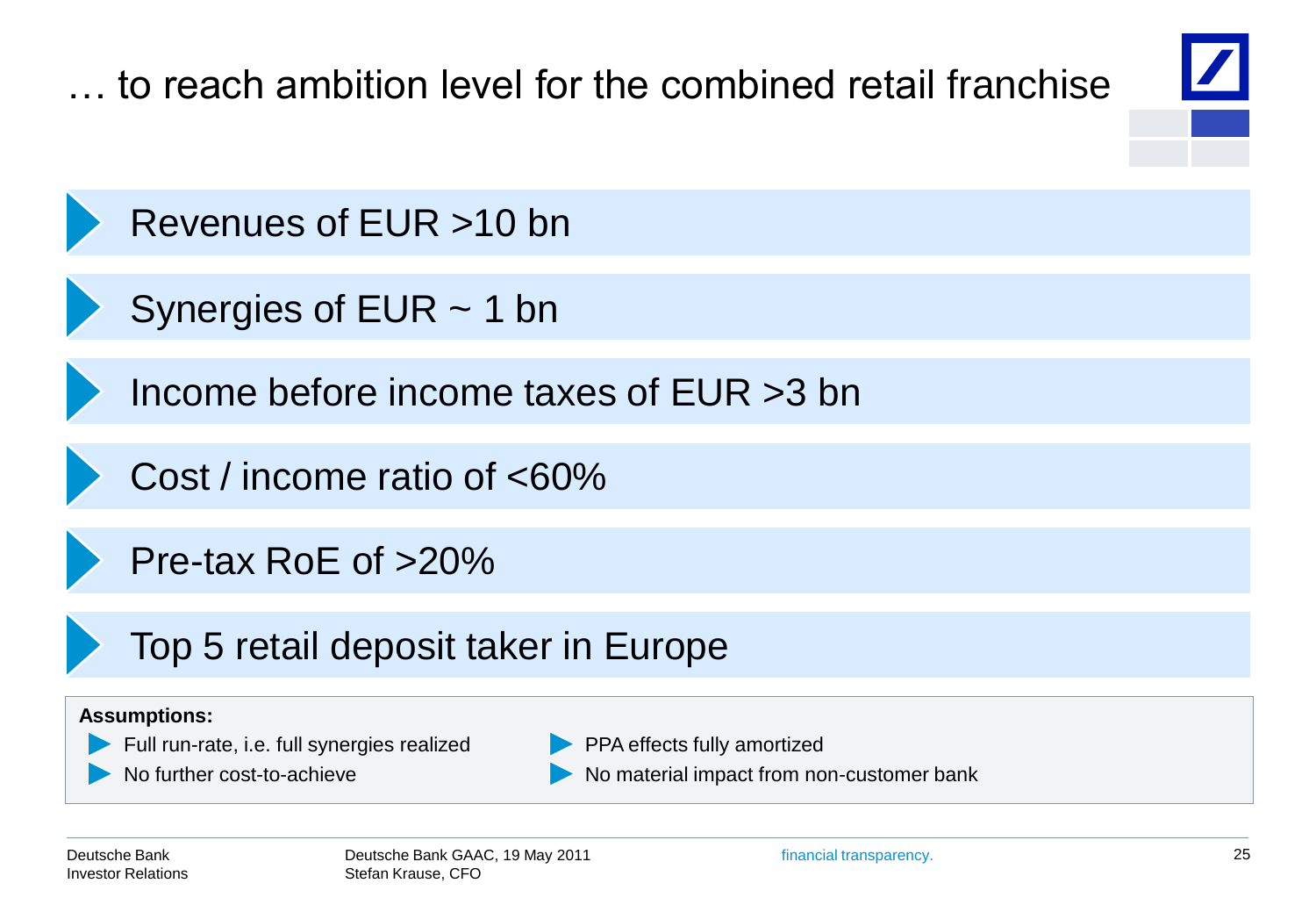# Megatrends driving growth in Asia supporting our businesses



#### Well-positioned today



(1) Source: FX: Euromoney 2010 FX poll in Asia (incl. Japan, ex ANZ) ; Fixed Income: 2010 Greenwich Associates Asia ex Japan market share ; Cash Equities: 2010 Greenwich Associates Asia ex Japan for Research/Advisory market share ; Corporate Finance: Dealogic Asia ex Japan revenues 24 March 2011 YTD - Dealogic revenue analytics are employed where fees are not disclosed

(2) #2 Best Global Cash Mgmt Bank - AsiaMoney Cash Mgmt Poll 2010/ "Best Trade Finance Achievement award" Asian Banker 2010/ Global Custodian Agent Bank Review 2010/ Highest ranked sub-custodian in emerging markets globally from 06-09 - global Custodian Agent Bank Review 2010,

(3) #5 overall per estimated assets in Asia (incl. Japan, incl. ANZ); Note: Numbers include: CIB and PCAM only; 2008 has not been restated.

financial transparency.

On track to achieve our aspirations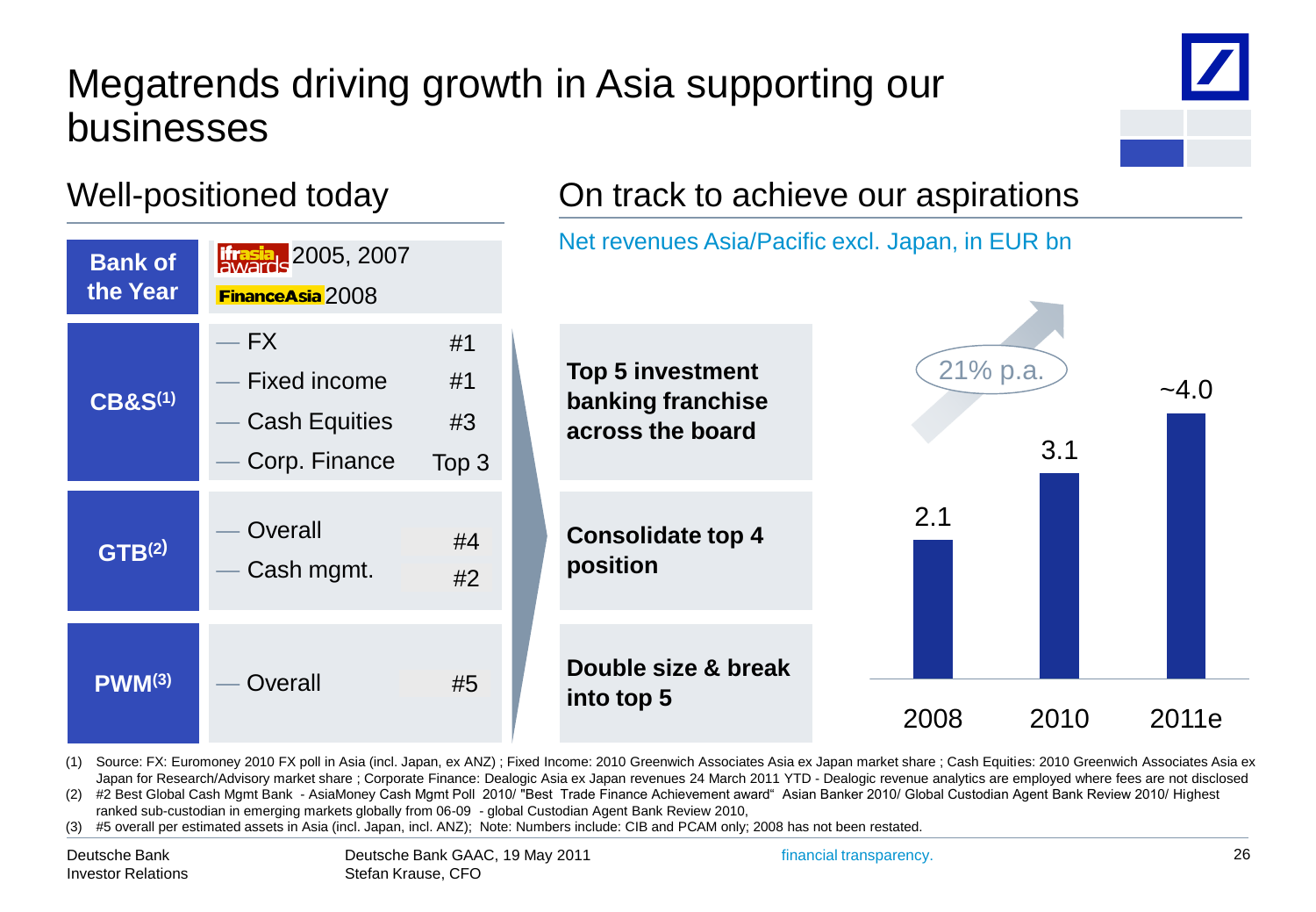### Performance culture: Continued focus on cost efficiency Complexity Reduction Program, CIB integration and Postbank integration In EUR m Gross cost savings **College** 2500 Cost-to-achieve . . . 2000 1500 Net cost savings1000 500 0 2010 2011 2013 2014 2015 2012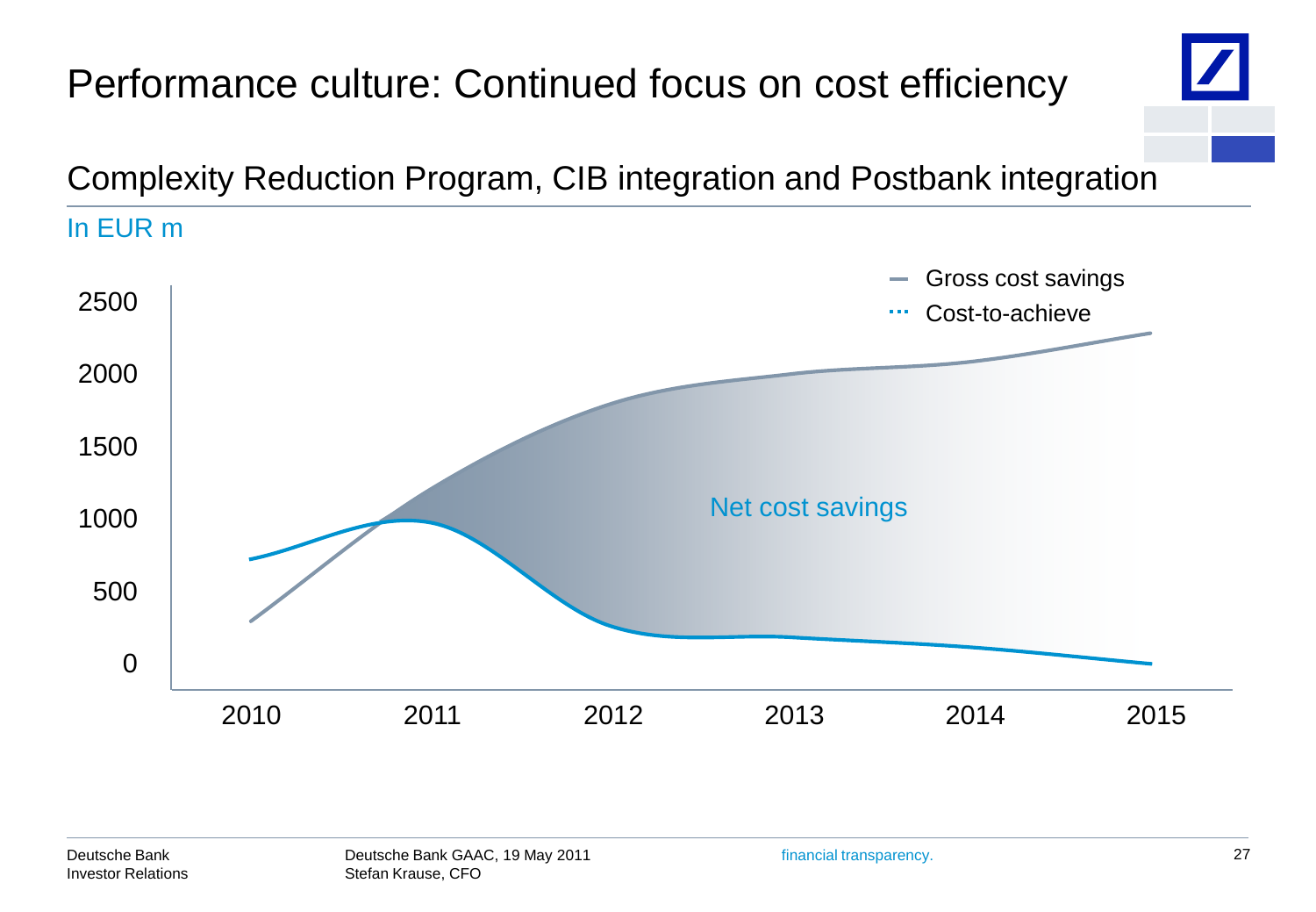# The new Deutsche Bank

8.7%  $> 8\%^{(1)}$ 

Basel 2.5 Basel 3

De-risking



#### Well capitalised More balanced





# Dec 2010 Jan 2013 Retained earnings

Core tier 1 ratio



#### Deutsche Bank Investor Relations